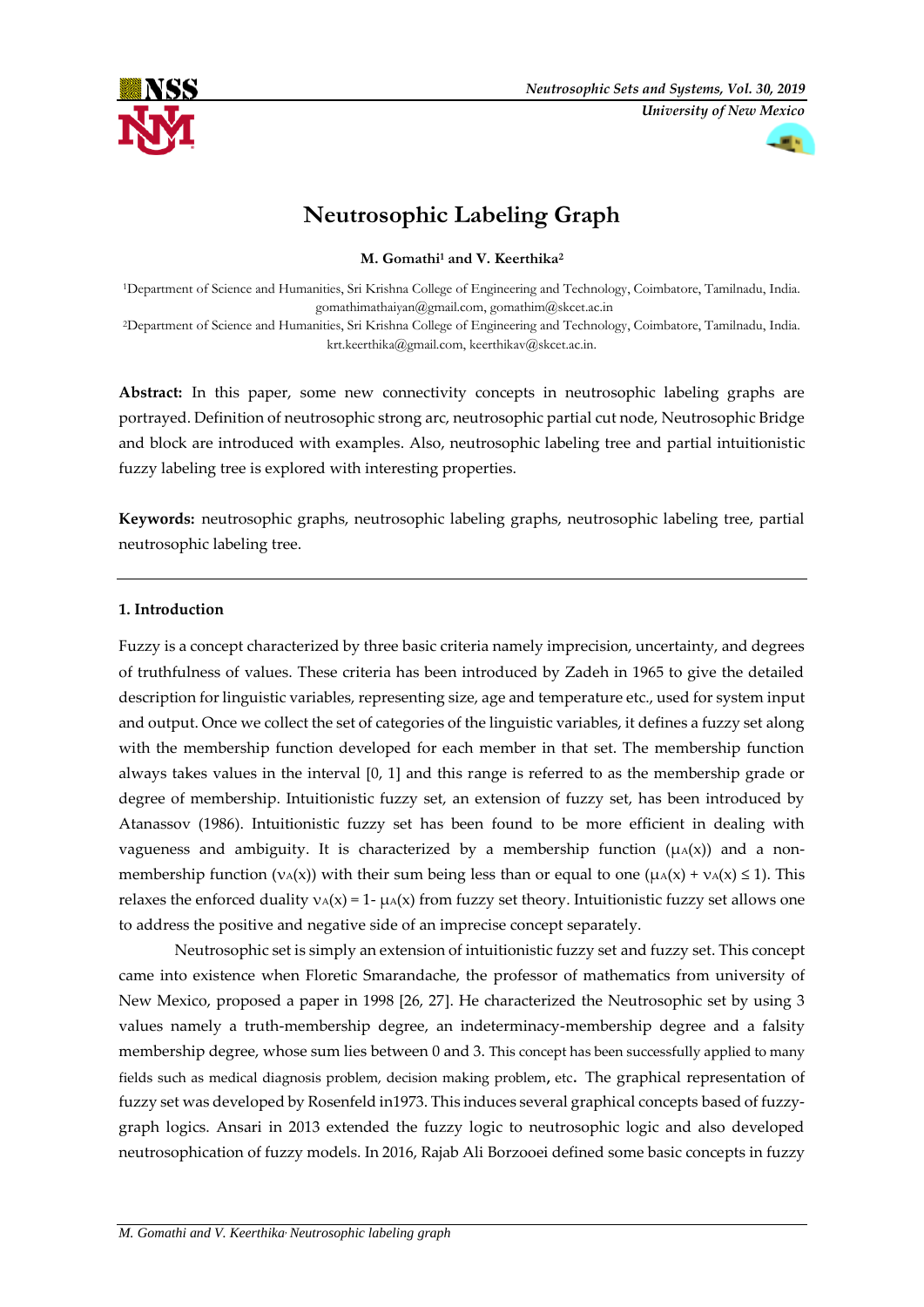labeling graph and in 2017, Akram and shahzadi introduced the neutrosophic graph. Recently many applications of neutrosophic sets were developed by Abdel Basset [1-6] and Broumi [14-22].

In this paper, we extend the fuzzy- graph logics by introducing the neutrosophic labeling graphs which has a scope in the entire real world field which involves decision making problems. The new criteria that define neutrosophic labeling tree were introduced.

### **2. Preliminaries**

**Definition 2.1:** A neutrosophic graph is of the form  $G^* = (V, \sigma, \mu)$  where  $\sigma = (T_1, I_1, F_1)$ 

and  $\mu$  = (T<sub>2</sub>, I<sub>2</sub>, F<sub>2</sub>)

(i)  $V = \{v_1, v_2, v_3, \dots, v_n\}$  such that T<sub>1</sub>:  $V \rightarrow [0, 1]$ , I<sub>1</sub>:  $V \rightarrow [0, 1]$  and F<sub>1</sub>:  $V \rightarrow [0, 1]$  denote the degree of truth-membership function, indeterminacy-membership function and falsity-membership function of the vertex  $v_i \in V$  respectively, and  $0 \leq T_1(v) + I_1(v) + F_1(v) \leq 3 \forall v_i \in V$  (i=1, 2, 3….n).

(ii)  $T_2: V \times V \rightarrow [0, 1], I_2: V \times V \rightarrow [0, 1]$  and  $F_2: V \times V \rightarrow [0, 1],$  where  $T_2(v_i, v_j)$ ,

 $I_2(v_i, v_j)$  and  $F_2(v_i, v_j)$  denote the degree of truth-membership function, indeterminacy membership function and falsity-membership function of the edge  $(v_i, v_j)$  respectively such that for every  $(v_i, v_j)$ ,

 $T_2$ (v<sub>i</sub>, v<sub>j</sub>)  $\leq$  min {T<sub>1</sub>(v<sub>i</sub>), T<sub>1</sub>(v<sub>j</sub>)},

 $I_2$ (v<sub>i</sub>, v<sub>j</sub>)  $\leq$  min { $I_1$ (v<sub>i</sub>),  $I_1$ (v<sub>j</sub>)},

 $F_2$  ( $v_i$ ,  $v_j$ )  $\leq$  max { $F_1$  ( $v_i$ ),  $F_1(v_j)$ }, and  $0 \leq T_2(v_i, v_j) + T_2(v_i, v_j) + F_2(v_i, v_j) \leq 3$ .

**Example 2.2:** Let  $G^* = (V, \sigma, \mu)$  be an neutrosophic graph, where  $\sigma = (T_1(v), T_1(v), F_1(v))$ ,

 $\mu$  = (T2(vi, vj) , I2(vi, vj), F2(vi, vj)). Let the vertex set be V= {v1, v2, v3, v4, v5} and

 $\sigma$  (v<sub>1</sub>) = (0.5,0.3,0.4),  $\sigma$  (v<sub>2</sub>) = (0.2,0.2,0.6),  $\sigma$  (v<sub>3</sub>) = (0.6,0.45,0.3),  $\sigma$  (v<sub>4</sub>) = (0.4,0.8,0.35),

 $\sigma$  (v<sub>5</sub>) = (0.4,0.6,0.5),  $\mu$  (v<sub>1</sub>, v<sub>2</sub>) = (0.1,0.2,0.5),  $\mu$  (v<sub>2</sub>, v<sub>3</sub>) = (0.15,0.1,0.5),  $\mu$  (v<sub>3</sub>, v<sub>4</sub>) = (0.3,0.35,0.3),

 $\mu$  (v<sub>4</sub>, v<sub>5</sub>) = (0.35,0.5,0.45)  $\mu$  (v<sub>5</sub>, v<sub>1</sub>) = (0.4,0.2,0.4),  $\mu$  (v<sub>5</sub>, v<sub>2</sub>) = (0.15,0.15,0.4),  $\mu$  (v<sub>1</sub>, v<sub>4</sub>) =  $(0.3, 0.25, 0.3), \mu (v_4, v_2) = (0.05, 0.1, 0.4).$ 



Fig 1: NEUTROSOPHIC GRAPH

### **3. Neutrosophic labeling graph**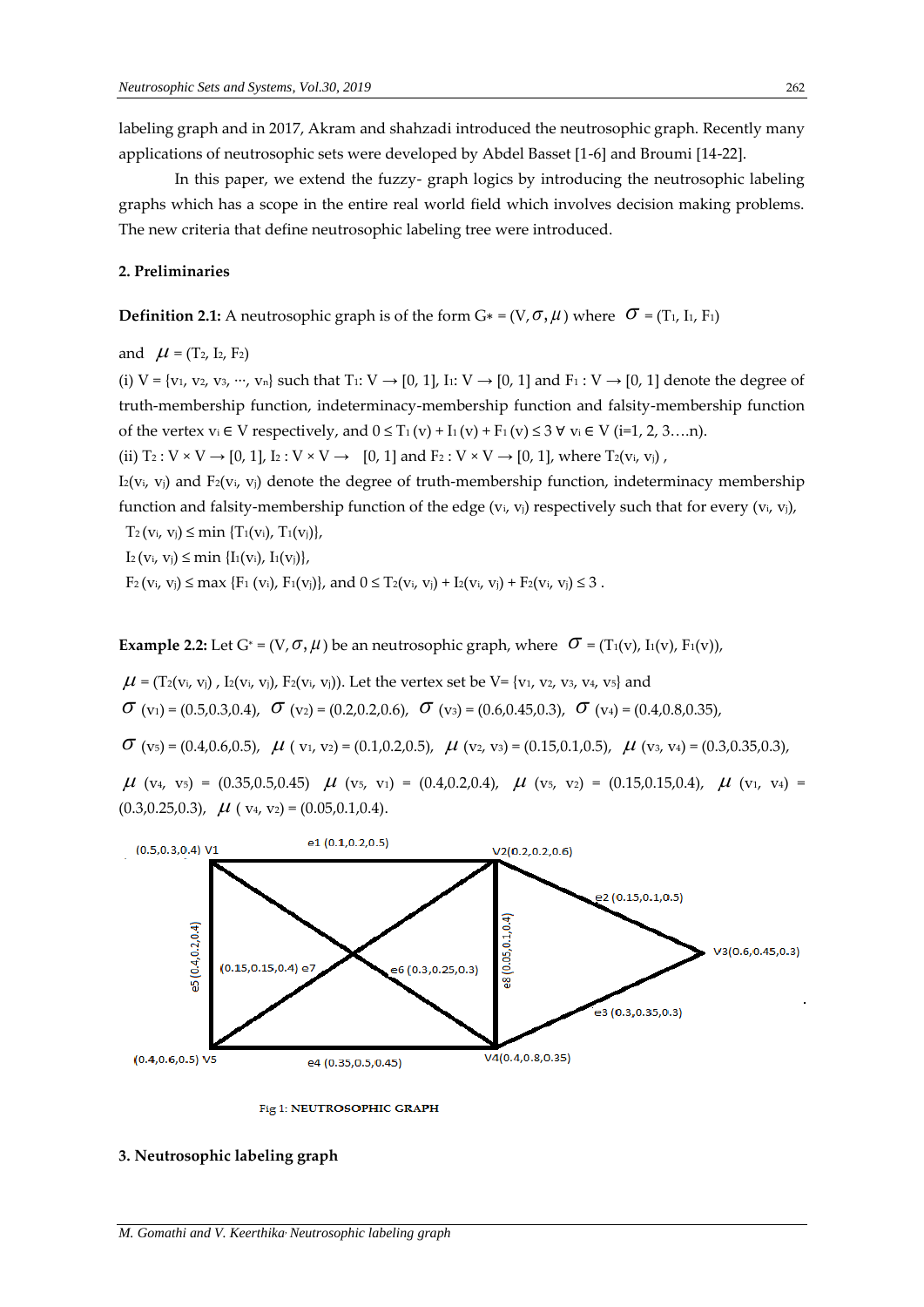In this section we introduce neutrosophic labeling graph, neutrosophic labeling subgraph, connectedness in neutrosophic labeling graph, neutrosophic partial cut node and neutrosophic partial bridge and investigated some of the properties with suitable examples.

**Definition 3.1:** A neutrosophic graph  $G^* = (V, \sigma, \mu)$  is said to be an neutrosophic labeling graph if T<sub>1</sub> :  $V \rightarrow [0, 1]$ ,  $I_1 : V \rightarrow [0, 1]$   $F_1 : V \rightarrow [0, 1]$  and  $T_2 : V \times V \rightarrow [0, 1]$ ,  $I_2 : V \times V \rightarrow [0, 1]$ ,  $F_2 : V \times V \rightarrow [0, 1]$ is bijective such that truth-membership function, indeterminacy-membership function and falsitymembership of the vertices and edges are distinct and for every edges  $(v_i, v_j)$ ,

 $T_2(v_i, v_j) \leq \min\{T_1(v_i), T_1(v_j)\},$ 

 $I_2(v_i, v_j) \leq min\{I_1(v_i), I_1(v_j)\},$ 

 $F_2(v_i, v_j) \leq max{F_1(v_i), F_1(v_j)}$ , and

 $0 \leq T_2(v_i, v_j) + I_2(v_i, v_j) + F_2(v_i, v_j) \leq 3$ 



Fig.2 NEUTROSOPHIC LABELING GRAPH

**Example 3.2:** In the above figure 2, all the vertices and edges have distinct values for membership, indeterminacy and falsity. Therefore  $\sigma$  , I and  $\ \mu \,$  are one to one and onto functions.

**Definition 3.3:** Neutrosophic labeling graph R=  $(V, \alpha, \beta)$  where  $\alpha = (\alpha_1(c), \alpha_2(c), \alpha_3(c))$  and β= (β1(c,d), β2(c,d), β3(c,d)) is called an neutrosophic labeling subgraph of  $G^* = (V, \sigma, \mu)$  where

 $\sigma$  = (T<sub>1</sub>(c), I<sub>1</sub>(c), F<sub>1</sub>(c)) and  $\mu$  = (T<sub>2</sub>(c,d), I<sub>2</sub>(c,d), F<sub>2</sub>(c,d)), if  $\alpha_1(c) \leq T_1(c)$ ,  $\alpha_2(c) \leq I_1(c)$ ,  $\alpha_3(c) \geq F_1(c)$  for all

 $c \in V$  and  $\beta_1(c,d) \leq T_2(c,d), \beta_2(c,d) \leq I_2(c,d), \beta_3(c,d) \leq F_2(c,d)$  for all edges  $(c,d)$ . **Theorem 3.4:** If  $\text{R}=(V, \alpha, \beta)$  is an neutrosophic labeling subgraph of  $G^*=(V, \sigma, \mu)$ , then

$$
\textstyle \beta_1^{\infty} \ (c,d) \leq \, T_2^{\infty} (c,d), \ \ \beta_2^{\infty} \ (c,d) \leq \, I_2^{\infty} (c,d), \ \beta_3^{\infty} \ (c,d) \geq \, F_2^{\infty} (c,d), \text{ for all } c,d \in V.
$$

**Proof:** Let  $G^* = (V, \sigma, \mu)$  be any neutrosophic labeling graph and  $R = (v, \alpha, \beta)$  be its subgraph. Let (c,d) be any path in G\* then its strength be ((  $T_2^{\infty}$  (c,d),  $\ I_2^{\infty}$  $I_2^{\infty}$  (c,d),  $F_2^{\infty}$  (c,d)). Since R in a subgraph of  $G^*$ , then  $α_1(c) ≤ T_1(c)$ ,  $β_1(c,d) ≤ T_2(c,d)$ ,  $α_2(c) ≤ I_1(c)$ ,  $β_2(c,d) ≤ I_2(c,d)$ ,  $α_3(c) ≥ F_1(c)$  and  $β_3(c,d) ≥ F_2(c,d)$ , which implies that  $\beta_1^{\infty}$  (c,d)  $\leq T_2^{\infty}$  (c,d),  $\beta_2^{\infty}$  (c,d)  $\leq T_2^{\infty}$  $I_2^{\infty}$  (c,d)  $\geq F_2^{\infty}$  (c,d), for all c,d  $\in$ V.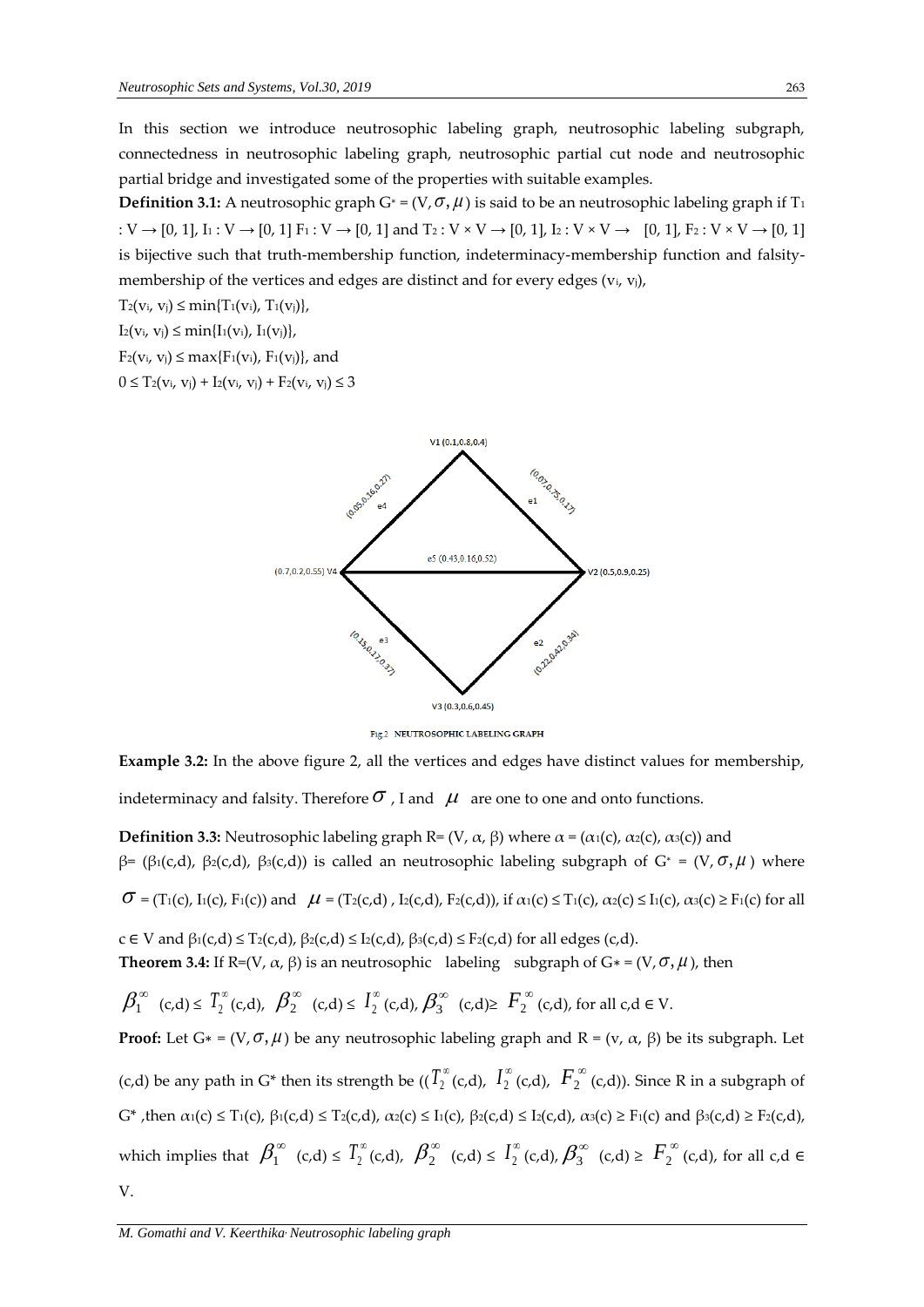**Theorem 3.5:** The union of any two neutrosophic labeling graph  $G^* = (V^1, \sigma_1, \mu_1)$  and  $G^* = (\nabla^{11}, \sigma_2, \mu_2)$  where  $\sigma_1 = (T_1(c), I_1(c), F_1(c))$ ,  $\mu_1 = (T_2(c, d), I_2(c, d), F_2(c, d))$ ,  $\sigma_2 = (T_3(c), I_3(c), F_3(c))$ ,  $\mu_2 = (T_4(c, d), I_4(c, d), F_4(c, d))$ , is also an neutrosophic labeling graph, if the Truth membership, Indeterminacy, Falsity membership values of the edges between  $\;G^*$ and  $G^*$  are distinct.

**Proof:** Let  $G^* = (V^1, \sigma_1, \mu_1)$  and  $G^{**} = (V^{11}, \sigma_2, \mu_2)$  be any two neutrosophic labeling graph such that, the Truth membership, Indeterminacy, Falsity membership values of the edges between  $|G^*|$  and

 $G^*$  are distinct and  $G = (V, \sigma, \mu)$ , where  $\sigma = (\sigma_M, \sigma_I, \sigma_N)$  and  $\mu = (\mu_M, \mu_I, \mu_N)$ , be the union of

two neutrosophic labeling graph  $|G^*|$  and  $|G^*|$ . **To prove:** G is a Neutrosophic labeling graph. Now,

For Truth membership values 
$$
\sigma_M(c) = \begin{cases} T_1(c), & \text{if } c \in V^1 - V^{11} \\ T_3(c), & \text{if } c \in V^{11} - V^1 \\ T_1(c) \vee T_3(c), & \text{if } c \in V^1 \cap V^{11} \end{cases}
$$
  
For Indeterminacy values  $\sigma_t(c) = \begin{cases} I_1(c), & \text{if } c \in V^1 - V^{11} \\ I_3(c), & \text{if } c \in V^{11} - V^1 \\ I_1(c) \vee I_3(c), & \text{if } c \in V^1 \cap V^{11} \end{cases}$   
For falsity membership values  $\sigma_F(u) = \begin{cases} F_1(u), & \text{if } u \in V^1 - V^{11} \\ F_3(u), & \text{if } u \in V^{11} - V^1 \\ F_1(u) \wedge F_3(u), & \text{if } u \in V^1 \cap V^{11} \end{cases}$ 

Similarly,

For Truth membership values 
$$
\mu_M(c,d) = \begin{cases} T_2(c,d), & \text{if } (c,d) \in E^1 - E^{11} \\ T_4(c,d), & \text{if } (c,d) \in E^{11} - E^1 \\ T_2(c,d) \vee T_4(c,d), & \text{if } (c,d) \in E^1 \cap E^{11} \end{cases}
$$
  
For Indeterminacy values 
$$
\mu_I(c,d) = \begin{cases} I_2(c,d), & \text{if } (c,d) \in E^1 - E^{11} \\ I_4(c,d), & \text{if } (c,d) \in E^{11} - E^1 \\ I_2(c,d) \vee I_4(c,d), & \text{if } (c,d) \in E^1 \cap E^{11} \end{cases}
$$
For Falsity membership values  $\mu_F(c,d) = \begin{cases} F_2(c,d), & \text{if } (c,d) \in E^1 - E^{11} \\ F_4(c,d), & \text{if } (c,d) \in E^{11} - E^1 \\ F_2(c,d) \wedge F_4(c,d), & \text{if } (c,d) \in E^1 \cap E^{11} \end{cases}$ 

Thus the Truth membership, Indeterminacy and Falsity membership values of the vertices and edges are distinct. Hence,  $\,G\!=\!\big({\rm V},\sigma,\mu\big)\,$  is a Neutrosophic labeling graph.

**Definition 3.6:** Let  $G^* = (V, \sigma, \mu)$  be an neutrosophic labeling graph. The strength of the path P of n edges ei for  $i = 1, 2, \ldots, n$  is denoted by  $S(P) = (S_1(P), S_2(P), S_3(P))$  and denoted by  $S_1(P) = \min_{1 \le i \le n} T_2(e_i)$ ,  $S_2(R) = \min_{1 \le i \le n} I_2(e_i)$  and  $S_3(R) = \max_{1 \le i \le n} F_2(e_i)$ .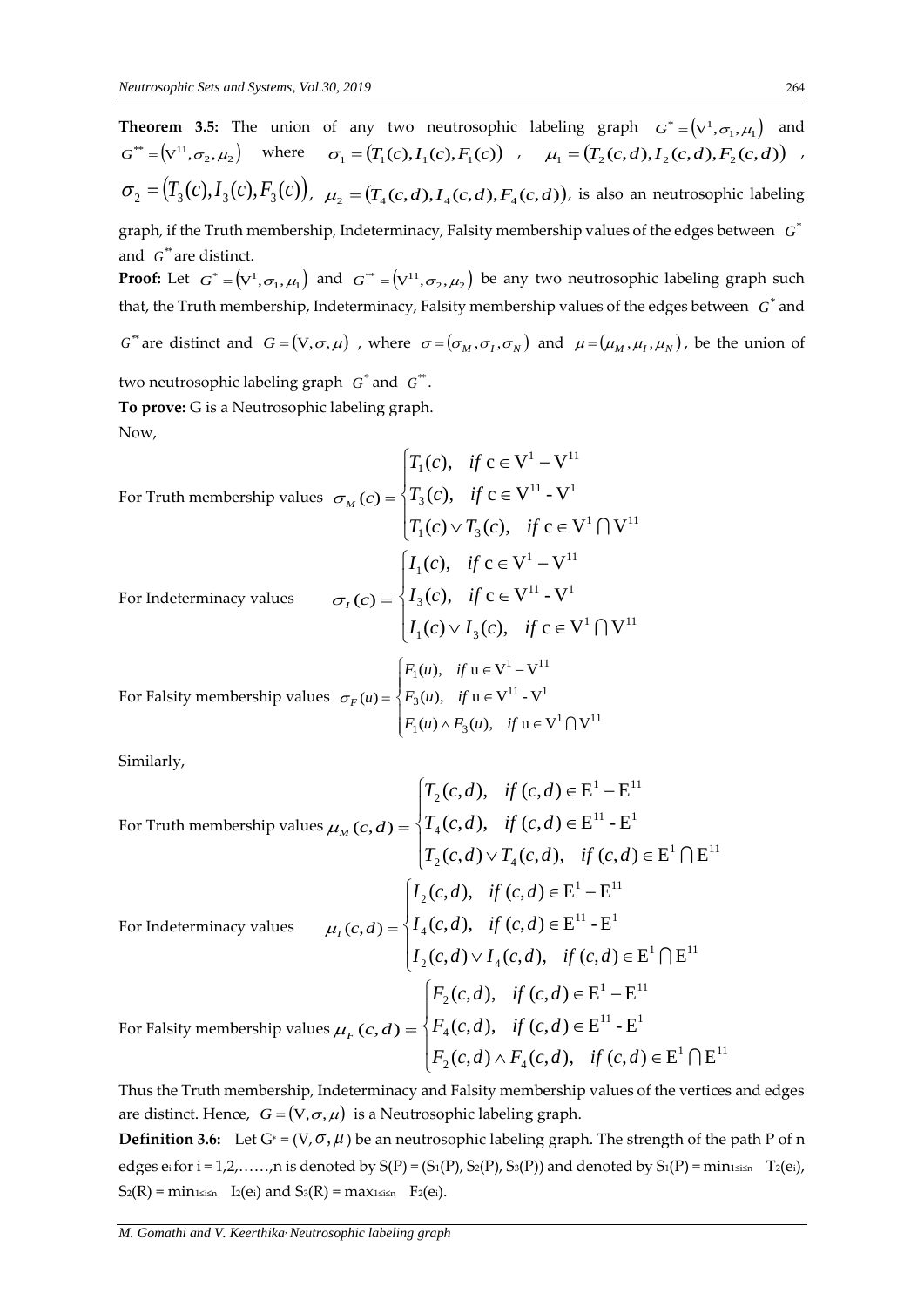**Definition 3.7:** Let  $G = (V, \sigma, \mu)$  be a neutrosophic labeling graph. Then for a pair of vertices  $c, d \in V$ , the strength of connectedness, denoted by  $\text{CONN}_G(c,d) = (\text{CONN}_G(c,d), \text{CONN}_G(c,d), \text{CONN}_G(c,d))$ and is defined as

 $CONN_{1G}(c,d) = \max\{S_1(P)\}\$ ,  $CONN_{2G}(c,d) = \max\{S_1(P)\}\$  and  $CONN_{3G}(c,d) = \min\{S_2(P)\}\$ , where P is a path connecting the vertices c,d in G. If c and d are isolated vertices of G, then CONN $G(c,d) = (0,$ 0).



Fig. 3 CONNECTEDNESS IN NEUTROSOPHIC LABELING GRAPH

**Example 3.8:** Figure 3 is an example of neutrosophic labeling graph G having CONN $_G$  ( $v_1$ ,  $v_2$ ) = (0.02, 0.75, 0.37), CONN<sub>G</sub> (v<sub>1</sub>, v<sub>3</sub>) = (0.04, 0.6, 0.62), CONN<sub>G</sub> (v<sub>1</sub>, v<sub>5</sub>) = (0.04, 0.65, 0.52) and so on.

**Proposition 3.9:** Let G be an neutrosophic labeling graph and R is an neutrosophic labeling subgraph of G. Then for every pair of vertices  $c, d \in V$ , we have  $CONN_{R}(c,d) \leq CONN_{1G}(c,d)$ ,  $CONN_{2R}(c,d) \leq CONN_{2G}(c,d)$  and  $CONN_{3R}(c,d) \geq CONN_{3G}(c,d)$ .

**Definition 3.10:** If  $S_1(P) = \text{CONN}_{1G}(c,d) S_2(P) = \text{CONN}_{2G}(c,d)$  and  $S_3(P) = \text{CONN}_{3G}(c,d)$ , where P is a path connecting the vertices c,d in the neutrosophic labeling graph G then P is called the strongest path connecting c, d in G.

**Definition 3.11:** Let G be an neutrosophic labeling graph. A node z is called a neutrosophic partial cut node (Neu p-cut node) of G if there exists a pair of nodes c,d ∈ G such that  $c \neq d \neq z$  and  $\text{CONN}_{1(G-z)}(c,d) \leq \text{CONN}_{1(G-z)}(c,d)$ ,  $\text{CONN}_{2(G-z)}(c,d) \leq \text{CONN}_{2(G-c)}(c,d)$  and  $\text{CONN}_{3(G-z)}(c,d) \geq \text{CONN}_{3(G-c)}(c,d)$ 

A neutrosophic partial block (Neu p-block) is a neutrosophic labeling graph which is connected and does not contain any Neu p-cut nodes in it.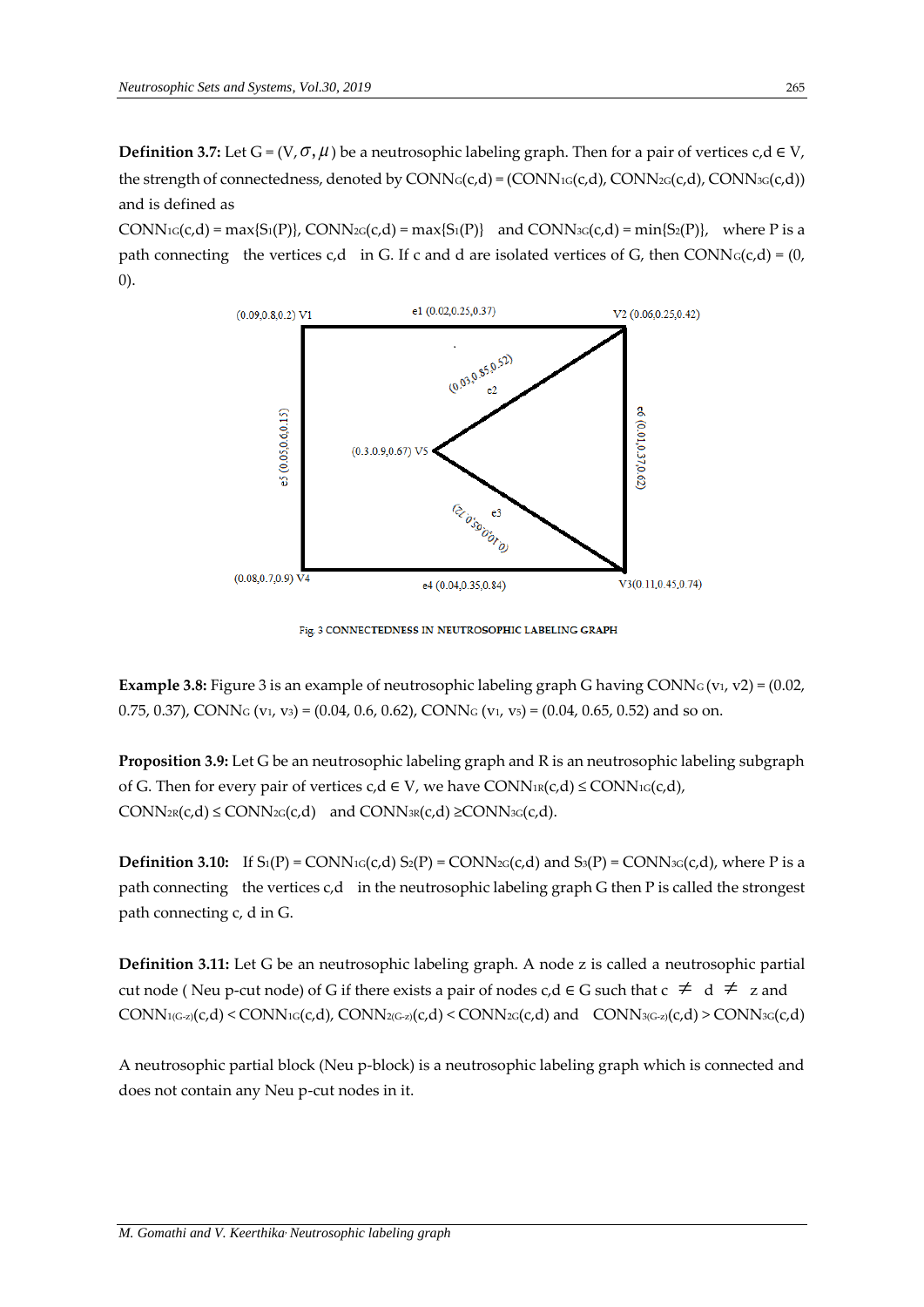

Fig.4 NEUTROSOPHIC LABELING GRAPH

**Example 3.12** : Let G be an neutrosophic labeling graph, which is shown in above Figure 4.

Node *v*<sup>1</sup> is a neutrosophic partial cut node, since

CONN<sub>1(G-  $v_1$ )(v<sub>2</sub>, v<sub>4</sub>) = 0.02 < 0.04 = CONN<sub>1G</sub> (v<sub>2</sub>, v<sub>4</sub>),</sub>

CONN<sub>2(G-  $v_1$ )(v<sub>2</sub>, v<sub>4</sub>) = 0.1 < 0.15 = CONN<sub>2G</sub> (v<sub>2</sub>, v<sub>4</sub>) and</sub>

CONN<sub>3(G-  $v_1$ )(v2, v4) = 0.65 > 0.55 = CONN<sub>3G</sub> (v2, v4).</sub>

Similarly, Node v<sub>2</sub> is a neutrosophic partial cut node, since,

CONN<sub>1(G-  $v_2$ )(v<sub>1</sub>, v<sub>3</sub>) = 0.02 < 0.03 = CONN<sub>1G</sub> (v<sub>1</sub>, v<sub>3</sub>),</sub>

CONN<sub>2(G-  $v_2$ )(v<sub>1</sub>, v<sub>3</sub>) = 0.1 < 0.17 = CONN<sub>2G</sub> (v<sub>1</sub>, v<sub>3</sub>) and</sub>

CONN1(G-  $v_{2}$  )(v1, v3) =0.65 >0.52= CONN3G (v1, v3).

**Definition 3.13:** Let G be an neutrosophic labeling graph. An arc  $e = (c,d)$  is called neutrosophic partial bridge (Neu p- bridge) if  $\text{CONN}_{1(G-e)}(c,d) < \text{CONN}_{1(G,e,d)}$ ,  $\text{CONN}_{1(G-e)}(c,d) < \text{CONN}_{1(G,c,d)}$  and  $CONN_{3(G-e)}(c,d)$  >  $CONN_{3G(c,d)}$ .

A neutrosophic p-bridge is said to be a neutrosophic partial bond (Neu p-bond) if

 $\text{CONN}_{1(G-e)}(x, y)$  <  $\text{CONN}_{1G(x, y)}$ ,  $\text{CONN}_{2(G-e)}(x, y)$  <  $\text{CONN}_{2G(x, y)}$ ,  $\text{CONN}_{3(G-e)}(x, y)$  >  $\text{CONN}_{3G(x, y)}$  with at least one of x or y different from both u and v and is said to be a neutrosophic partial cut bond (p-cut bond) if both x or y are different from u and v.

**Example 3.14 :** In the Figure 4, for all arcs except the arc (v<sub>4</sub>, v<sub>3</sub>) are neutrosophic partial bridge. In specific particular, arc  $(v_2, v_3)$  is a neutrosophic partial cut bond, since

 $\text{CONN}_{1(G\text{-}(v2,v3))}(v3,\ v4) = 0.03 < 0.06 = \text{CONN}_{1G\text{(v3, v4)}}$  ,  $\text{CONN}_{2(G\text{-}(v2,v3))}(v3,\ v4) = 0.03 < 0.06 = \text{CONN}_{2G\text{(v3, v4)}}$ and CONN<sub>3(G-(v2,v3))</sub>(v<sub>3</sub>, v<sub>4</sub>) =  $0.55 > 0.5$  = CONN<sub>3G(v3, v4)</sub>.

# **4. Types of Arcs in a Neutrosophic Labeling Graph**

In this section we discussed some types of neutrosophic α strong, δ strong, β strong arcs.

**Definition 4.1**: If all the arcs of cycle C in the neutorsophic labeling graph G are strong, then C is called the strong cycle in G.

**Definition 4.2:** An arc (n,m) of G is called neutrosophic  $\alpha$  strong if  $T_2(c,d)$  > CONN<sub>1(G-(n,m))</sub>(n,m),  $I_2(c,d)$  > CONN<sub>2(G-(n,m))</sub> (n,m) and  $F_2(c,d)$  < CONN<sub>3(G-(n,m))</sub> (n,m)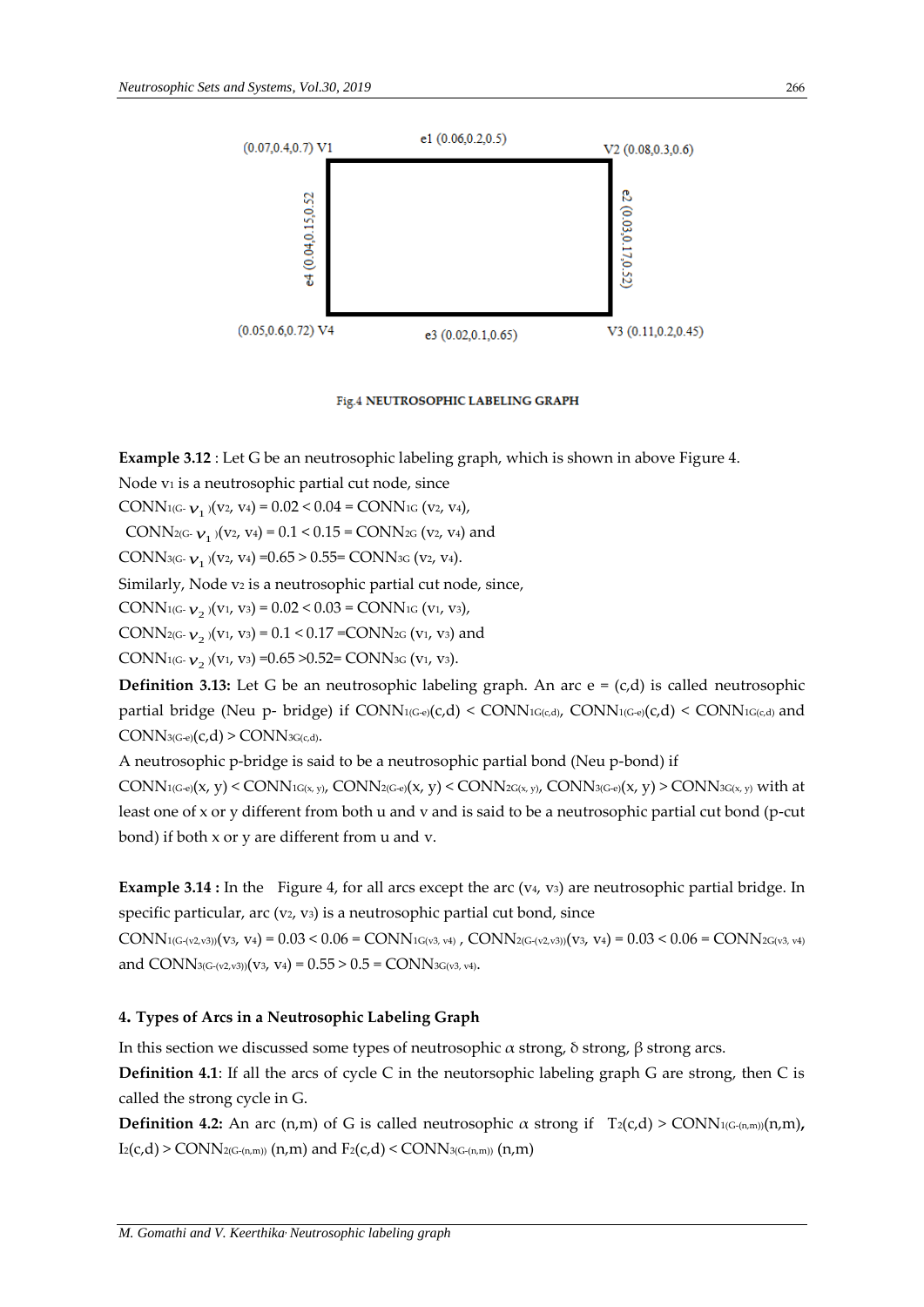**Definition 4.3:** An arc (n,m) of G is called neutrosophic  $\delta$  strong if  $T_2(c,d) < \text{CONN}_{1(G\text{-}(n,m))}(n,m)$ ,  $I_2(c,d)$  < CONN<sub>2(G-(n,m))</sub> (n,m) and  $F_2(c,d)$  > CONN<sub>3(G-(n,m))</sub> (n,m)

**Definition 4.4:** An arc (n,m) of G is called neutrosophic  $\beta$  strong if  $T_2(c,d) = \text{CONN}_{1(G-(n,m))}(n,m)$ ,  $I_2(c,d) = \text{CONN}_{2(G-(n,m))}(n,m)$  and  $F_2(c,d) = \text{CONN}_{3(G-(n,m))}(n,m)$ 

**Definition 4.5:** An n-m path P in G is called a strong n-m path if all the arcs of P are strong. In particular, if all the arcs of P are neutrosophic α-strong, then P is called neutrosophic α strong path. Obviously, An arc  $(n,m)$  is strong if it is neutrosophic  $\alpha$ -strong, if  $(n,m)$  is strong arc, then n and m are said to be strong neighbors of each other.



Fig.5 NEUTROSOPHIC LABELING GRAPH

**Example 4.6:** In the above figure 5, the arcs (V<sub>1</sub>, V<sub>2</sub>), (V<sub>2</sub>, V<sub>4</sub>), (V<sub>4</sub>, V<sub>5</sub>) are neutrosophic  $\alpha$  strong, the arc (V<sub>3</sub>, V<sub>4</sub>) is neutrosophic δ strong, the arcs (V<sub>1</sub>, V<sub>3</sub>) is neutrosophic β strong and P = V<sub>1</sub>V<sub>2</sub>V<sub>4</sub>V<sub>5</sub> is a neutrosophic α strong path.

**Theorem 4.7.** Let G be a connected neutrosophic labeling graph and let r and s be any two nodes in G. Then there exists a strong path from c to do.

### **Proof.**

Assume that  $G = (V, \sigma, \mu)$  is a connected neutrosophic labeling graph. Let r and s be any two nodes of G. If the arc  $(r, s)$  is strong, then there is nothing to prove. Otherwise, either  $(r, s)$  is a  $\delta$  arc or there exist a path of length more than one from r to s.

In the first case, we can find a path P (say) such that S<sub>1</sub> (P) > T<sub>2</sub>(r,s), S<sub>2</sub>(P) > I<sub>2</sub>(r,s) and  $S_3(P) \le F_2(r,s)$  In either case, the path from c to d of length more than one. If some arc on this path is not strong, replace it by a path having more strength. Hence P is a path from r to s, whose arcs are strong and thus P is a strong path from r to s.

**Theorem 4.8:** A connected neutrosophic labeling graph G is a neutrosophic partial block if and only if any two nodes x,  $y \in V$  such that  $(x, y)$  is not neutrosophic  $\alpha$  strong are joined by two internally disjoint strongest path.

### **Proof:**

Suppose that G is a neutrosophic partial block. Let x,  $y \in V$  such that  $(x, y)$  is not neutrosophic  $\alpha$ strong arc. Now, we shall prove that there exist two internally disjoint strongest x–y paths. If not, i.e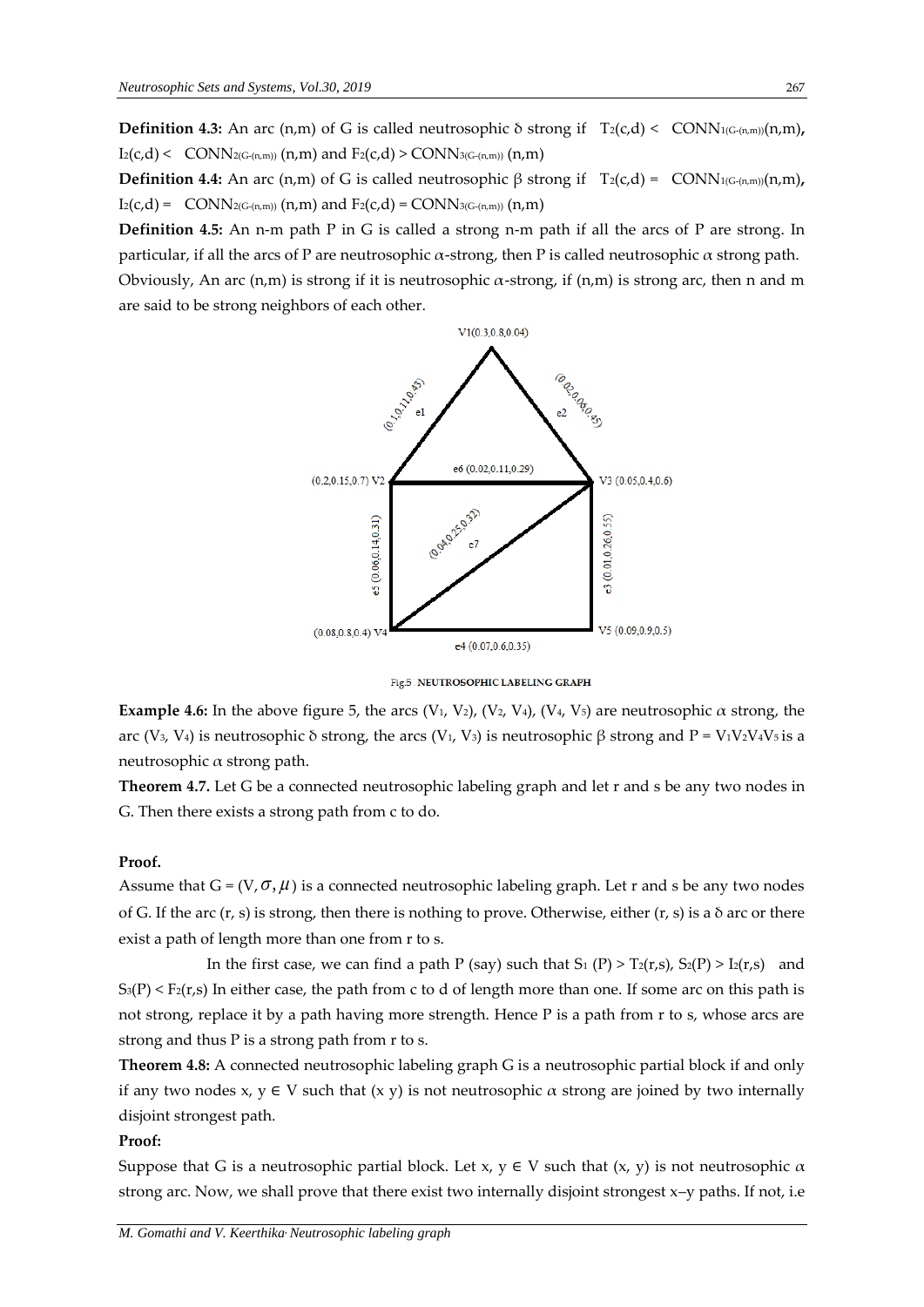there exist exactly one internally disjoint strongest x-y path in G. Since  $(x, y)$  is not  $\alpha$  strong, length of all strongest  $x - y$  path must be at least two. Also for all strongest  $x - y$  paths in  $G$ , there must be a common vertex. Let z be such node in G. Then CONN<sub>1 (G-z)</sub> (x, y) > CONN<sub>1G(x, y)</sub>, CONN<sub>2 (G-z)</sub>(x, y) >  $CONN_{2G(x, y)}$  and  $CONN_{3G-z}(x, y) < CONN_{3G(x, y)}$ , which contradict the fact that G has no P-cut nodes. Hence there exist two internally disjoint strongest x - y paths.

Conversely, let any two nodes of G are joined by two internally disjoint strongest paths. Let w be a node in G. For any pair of nodes  $c,d \in V$  such that  $u \neq v \neq w$ , there always exists a strongest path not containing w. So, we cannot be a neutrosophic p-cut node. Hence G is a neutrosophic partial block.

### **5. Neutrosophic Labeling Tree**

In this section we define neutrosophic labeling tree as follows

**Definition 5.1:** A graph  $G^* = (V, \sigma, \mu)$  where  $\sigma$  (v)= (T<sub>1</sub>(r), I<sub>1</sub>(r), F<sub>1</sub>(r)) and  $\mu = (T_2(r,s)$ , I<sub>2</sub>(r,s),

 $F_2(r,s)$ ) is said to be neutrosophic labeling tree, if it has neutrosophic labeling graph and an neutrosophic spanning subgraph M= (V, α, β) where  $\alpha(r) = (\alpha_1(r), \alpha_2(r), \alpha_3(r))$  and  $\beta = (\beta_1(r,s), \beta_2(r,s), \alpha_3(r))$ 

β3(r,s)) which is a tree, where for all arcs (r, s) not in T2(r,s) <  $\beta_1^{\infty}$  (r,s), I2(r,s) <  $\beta_2^{\infty}$  (r,s), F2(r,s) >

$$
\beta_3^{\infty} \ \ (\mathrm{r},\mathrm{s}).
$$

**Theorem 5.2:** If  $G^* = (V, \sigma, \mu)$  is a neutrosophic labeling tree, then the arcs of neutrosophic spanning subgraph M= (V,  $\alpha$ ,  $\beta$ ) are neutrosophic bridges of G\*.

**Proof:** Let  $G^* = (V, \sigma, \mu)$  be a neutrosophic labeling tree and M=  $(V, \alpha, \beta)$  be its spanning subgraph.

Let 
$$
(r, s)
$$
 be an arc in M. Then  $\beta_1^{\infty}(r,s) < T_2(r,s) \leq T_2^{\infty}(c,d), \beta_2^{\infty}(r,s) < I_2(r,s) \leq T_2^{\infty}(r,s), \beta_3^{\infty}(r,s) >$ 

 $F_2(r,s) \geq \overline{F}_2^\infty$  (r,s), which implies that the arc (r, s) is an neutrosophic bridge of G\*. Since the arc (r, s) is an arbitrary, then the arcs of M are the neutrosophic bridges of G<sup>∗</sup> .

**Theorem 5.3:** Every neutrosophic labeling graph is a neutrosophic labeling tree.

**Proof:** Let  $G^* = (V, \sigma, \mu)$  be a neutrosophic labeling graph. Since is  $\mu$  is bijective, each and every vertex of G\* will have at least one arc as neutrosophic bridge. Therefore, the spanning subgraph M will exist, such that whose arcs are neutrosophic bridges. Hence, by above theorem 5.2, every neutrosophic labeling graph is an neutrosophic labeling tree.

### **6. Partial Neutrosophic Labeling Tree**

Finally, we define partial neutrosophic labeling tree and discussed some of the properties.

**Definition 6.1:** A connected neutrosophiclabeling graph G\* =  $(V, \sigma, \mu)$  is called a partial neutrosophic labeling tree if G<sup>\*</sup> has a spanning subgraph M= (V,  $\alpha$ ,  $\beta$ ) which is a tree, where for all arc (r, s) of G<sup>\*</sup> which are not in M,  $CONN_1G(r,s) > T_2(r,s)$ ,  $CONN_2G(r,s) > I_2(r,s)$  and  $CONN_3G(r,s) < F_2(r,s)$ .

If all the components of disconnected graph  $G^*$  satisfies above condition, then  $G^*$  is called a partial forest.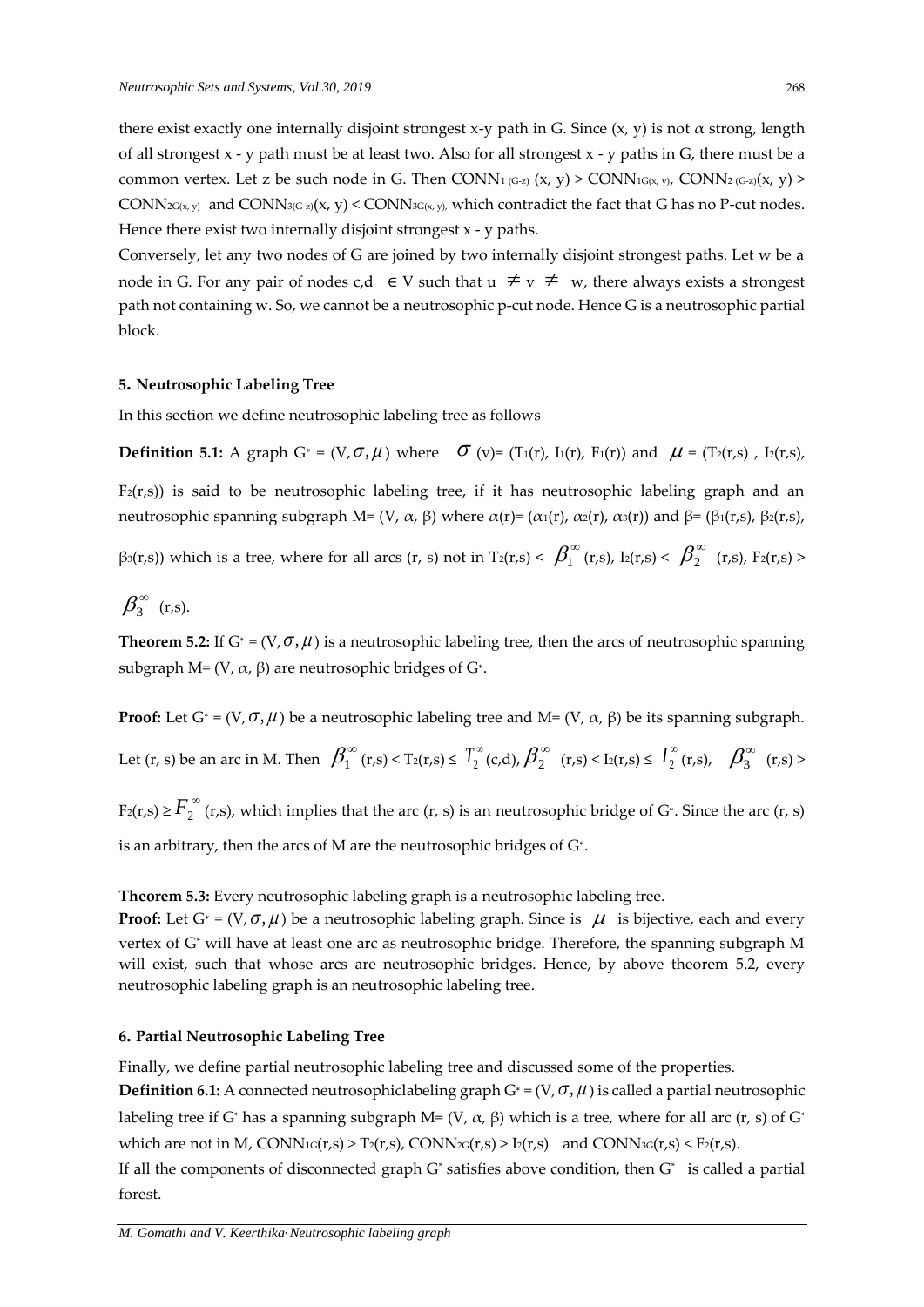

#### Fig.6 PARTIAL NEUTROSOPHIC LABELING TREE

**Example 6.2:** If we remove the arc (v<sub>1</sub>, v<sub>2</sub>) figure 6, we will get a spanning tree M. Also for the arc (v<sub>1</sub>, v2), CONN<sub>1G</sub> (v<sub>1</sub>, v<sub>2</sub>) = 0.03 > 0.02 = T<sub>1</sub> (v<sub>1</sub>, v<sub>2</sub>), CONN2G (v<sub>1</sub>, v<sub>2</sub>) = 0.16 > 0.15 = I<sub>1</sub> (v<sub>1</sub>, v<sub>2</sub>), and CONN<sub>3G</sub>  $(v_1, v_2) = 0.42 < 0.55 = F_1 (v_1, v_2)$ . Thus figure 6 is an example of partial neutrosophic labeling tree.

**Theorem 6.3:** Let  $G^* = (V, \sigma, \mu)$  be a connected neutrosophic labeling graph. Then the necessary and sufficient condition for  $G^*$  to be a neutrosophic partial tree is that, for any cycle C in  $G^*$ , there must exists an arc  $\gamma$  = (r, s) such that T<sub>2</sub>( $\gamma$ ) < CONN<sub>1(G</sub><sup>\*</sup> -γ)(r, s), I<sub>2</sub>( $\gamma$ ) < CONN<sub>2(G</sub><sup>\*</sup> -γ)(r, s) and

F2(γ) > CONN3(g\* - γ)(r, s), where G\*- γ is the subgraph of G\* obtained by deleting the arc γ from G\*. **Proof:** Assume that G<sup>∗</sup> is a connected neutrosophic labeling graph. If G<sup>∗</sup> has no cycle, then G<sup>∗</sup> itself behave as a partial tree.

If G\* has a cycle C and let  $\gamma = (r,s)$  be an arc of C with minimum weightage for truth membership, indeterminacy and maximum weightage for falsity membership in  $\,$  G $\,$  . Now, remove the arc  $\gamma$  = (r,s) from G $^*$  and continue this process until we get a tree M which is the subgraph of G $^*$ .

The arcs deleted in each process were stronger than the one which removed preceding process. Since M is a tree and the arc  $\gamma = (r, s)$  having minimum membership value, minimum indeterminacy and maximum falsity membership value from the arcs of a cycle in G\* does not belongs to M, we can conclude that there exists a path from r to s whose membership value greater than  $T_2(r, s)$ , indeterminacy value greater than I<sub>2</sub>(r, s) and falsity membership value less than F<sub>2</sub>(r, s), and that does not involve (r, s) or any arcs deleted prior to it. It contains only the arcs of M. Thus G\* is a partial neutrosophic labeling tree.

Conversely, if G\* is a partial neutrosophic labeling tree and P is cycle, then some arc  $\gamma$  = (r, s) of P does not belong to M. Thus by definition we have T<sub>2</sub>( $\gamma$ ) < CONN<sub>1(G</sub>\* - $\gamma$ )(r, s), I<sub>2</sub>( $\gamma$ ) < CONN2(G<sup>\*</sup> -  $\gamma$ )(r, s) and F2( $\gamma$ ) > CONN3(G<sup>\*</sup> -  $\gamma$ )(r, s).

**Theorem 6.4:** Between any two nodes of G\* , If there exist at most one strongest path, then G\* must be a partial forest.

### **Proof:**

Assume that G<sup>\*</sup> is not a partial forest. Then G<sup>\*</sup> must contain a cycle C such that T<sub>2</sub>(r, s)  $\geq$  CONN<sub>1G</sub>(r, s),  $I_2(r, s) \geq \text{CONN}_{2}r(r, s)$  and  $F_2(r, s) \leq \text{CONN}_{3}r(r, s)$  for all arcs  $\gamma = (r, s)$  of the cycle C. Thus,  $\gamma = (r, s)$ is the strongest path from r to s. If we choose  $(r, s)$  to be a weakest arc of C, it follows that the rest of the cycle C is also a strongest path from r to s, which is a contradiction. Hence, G\* must be a partial forest.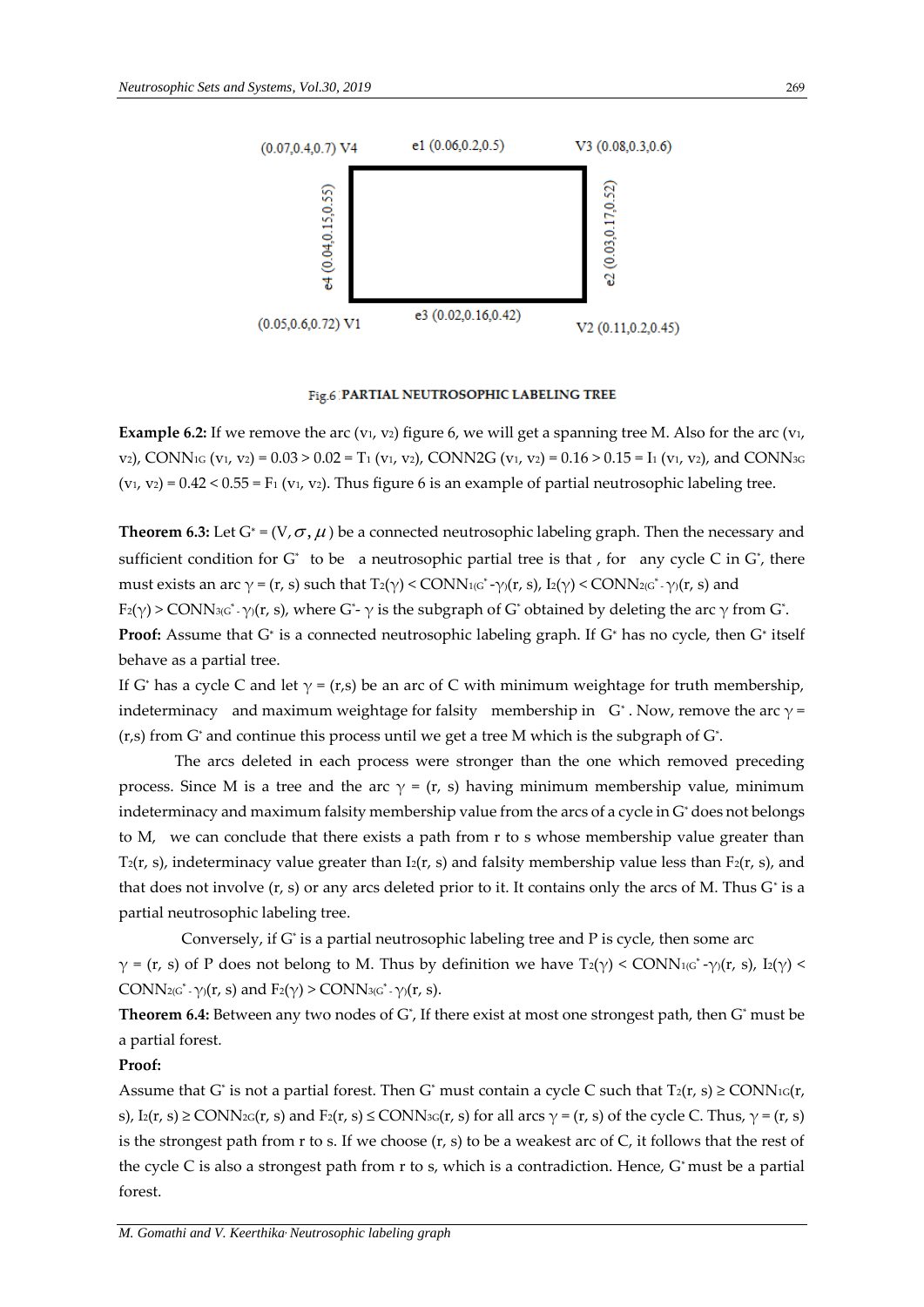**Theorem 6.5:** If G<sup>\*</sup> is a not a tree but partial tree, then has G<sup>\*</sup> at least one arc  $\gamma$  = (r, s) for which  $T_2(r, s)$  < CONN<sub>1G</sub>(r, s),  $I_2(r, s)$  < CONN<sub>2G</sub>(r, s) and  $F_2(r, s)$  > CONN<sub>3G</sub>(r, s).

# **Proof:**

Assume that G\* is a partial tree, then by definition of partial tree, G\* must contain a spanning tree M such that  $T_2(r, s) <$  CONN<sub>1G</sub> $(r, s)$ ,  $I_2(r, s) <$  CONN<sub>2G</sub> $(r, s)$  and  $F_2(r, s) >$  CONN<sub>3G</sub> $(r, s)$ , for all arcs

 $\gamma$  = (r, s) not in M. Thus has G\* at least one arc  $\gamma$  = (r, s) (since G\* is not a tree), which satisfies the above condition.

**Theorem 6.6:** If M is the spanning tree of the partial tree G\* , then the arcs of M are the partial bridges of G\* .

# **Proof:**

Let  $\gamma$  = (r, s) be an arc in M. Since, M is a spanning tree, this arc  $\gamma$  form a unique path between the nodes r and s in M.

If G\* has no other paths between r and s, then clearly  $\gamma$  = (r, s) is a bridge of G\* and hence it is a partial bridge of G\* .

On the other hand, if P is a path connecting r and s in G\*, then P must contain an arc  $\gamma$  = (r, s) which is not in M such that  $T_2(r, s) <$  CONN<sub>1G</sub> $(r, s)$ ,  $I_2(r, s) <$  CONN<sub>2G</sub> $(r, s)$  and  $F_2(r, s) >$  CONN<sub>3G</sub> $(r, s)$ . Then  $\gamma$  = (r, s) is not a weakest arc of any cycle in G<sup>\*</sup> and hence (r, s) is a partial bridge.

# **7. Conclusion**

Connectivity concepts are the major key in neutrosophic graph problems. This paper presented new connectivity concepts in neutrosophic labeling graphs. Definition of neutrosophic strong arc, neutrosophic partial cut node, Neutrosophic Bridge and block based on connectivity concepts of intuitionistic fuzzy graph was introduced. The neutrosophic labeling tree and partial neutrosophic labeling tree concepts were established with interesting properties on them. We extended our research work to bipolar neutrosophic graph, covering problem on neutrosophic graphs, Chromatic number in neutrosophic graphs, Colouring of neutrosophic graphs.

# **Acknowledgements**

The authors are highly grateful to the Referees for their constructive suggestions.

# **Conflicts of Interest**

The authors declare no conflict of interest.

# **References**

- 1. Abdel-Basset, M., El-hoseny, M., Gamal, A., & Smarandache, F. (2019). A novel model for evaluation Hospital medical care systems based on plithogenic sets. Artificial intelligence in medicine, 100, 101710.
- 2. Abdel-Basset, M., Manogaran, G., Gamal, A., & Chang, V. (2019). A Novel Intelligent Medical Decision Support Model Based on Soft Computing and IoT. IEEE Internet of Things Journal.
- 3. Abdel-Basset, M., Mohamed, R., Zaied, A. E. N. H., & Smarandache, F. (2019). A hybrid plithogenic decision-making approach with quality function deployment for selecting supply chain sustainability metrics. Symmetry, 11(7), 903.
- 4. Abdel-Basset, M., Nabeeh, N. A., El-Ghareeb, H. A., & Aboelfetouh, A. (2019). Utilising neutrosophic theory to solve transition difficulties of IoT-based enterprises. Enterprise Information Systems, 1-21.
- 5. Abdel-Baset, M., Chang, V., & Gamal, A. (2019). Evaluation of the green supply chain management practices: A novel neutrosophic approach. Computers in Industry, 108, 210-220.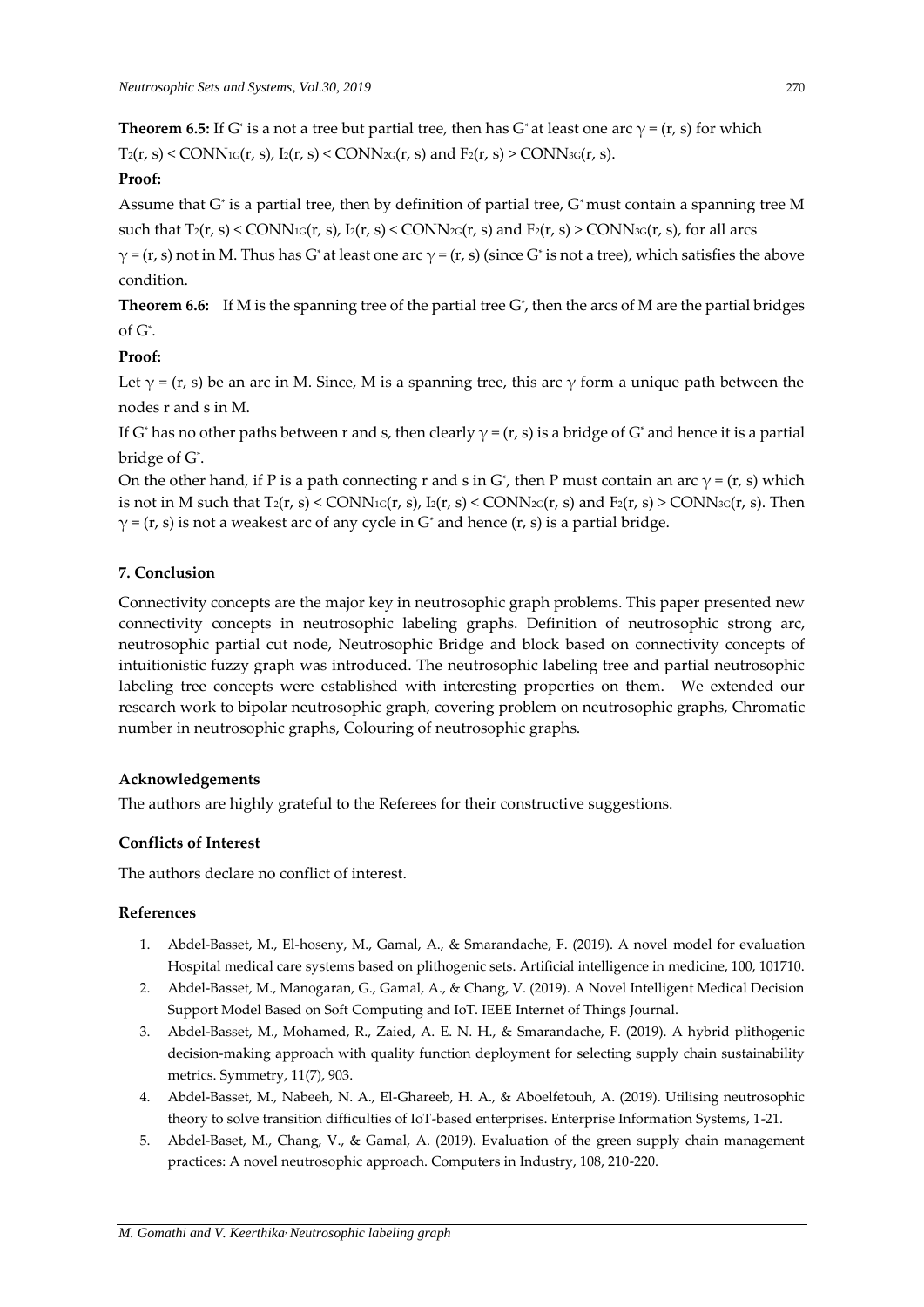- 6. Abdel-Basset, M., Saleh, M., Gamal, A., & Smarandache, F. (2019). An approach of TOPSIS technique for developing supplier selection with group decision making under type-2 neutrosophic number. Applied Soft Computing, 77, 438-452.
- 7. Akram, M., Akmal R., Intuitionistic Fuzzy Graph Structures. Kragujevac Journal of Mathematics, 2017, 41(2), 219-237.
- 8. Akram M., Akmal R., Operations on Intuitionistic Fuzzy Graph Structures. Fuzzy Information and Engineering, 2016, 8(4), 389-410.
- 9. Akram, M and Shahzadi, G., Operations on Single-Valued Neutrosophic Graphs, Journal of uncertain systems 11 (1) (2017) 1-26.
- 10. Atanassov, K. T., Intuitionistic fuzzy sets. Fuzzy Sets and Systems, 1986, 20, 87-96.
- 11. Ansari, A. Q. Biswas, R., and Aggarwal, S. , Neutrosophication of Fuzzy Models, IEEE Workshop On Computational Intelligence: Theories, Applications and Future Directions (hostedby IIT Kanpur), 2013.
- 12. Ansari, A. Q, Biswas R. and Aggarwal, S., Extension to fuzzy logic representation: Moving towards neutrosophic logic - A new laboratoryrat, Fuzzy Systems (FUZZ), 2013 IEEE International Conference, 1-8.
- 13. Alblowi, S.A., and Salama , A. A. ,Neutrosophic Set and Neutrosophic Topological Spaces, IOSR Journal of Math, 2012, 3(4),pp.31-35.
- 14. Broumi, S., Bakali, A ., Talea, M ., and Smarandache, F ., "Isolated Single Valued Neutrosophic Graphs", Neutrosophic Sets and Systems, 2016,11, pp.74-78.
- 15. Broumi, S, Nagarajan, D., Bakali, A.,. Talea, M., Smarandache, F., Lathamaheswari, M., The shortest path problem in interval valued trapezoidal and triangular neutrosophic environment, Complex & Intelligent Systems , 2019,pp 1-12,<https://doi.org/10.1007/s40747-019-0092-5>
- 16. Broumi, S, Bakali, A.,. Talea, M., Smarandache, F, Krishnan Kishore, K.P, Rıdvan Şahin, Shortest Path Problem under Interval Valued Neutrosophic Setting, International Journal of Advanced Trends in Computer Science and Engineering, Volume 8, No.1.1, 2019,pp.216-222.
- 17. Broumi, S, Dey. M, Talea, M., Bakali, A., Smarandache, F., Nagarajan.D, Lathamaheswari, M.,and Ranjan Kumar(2019), "Shortest Path Problem using Bellman Algorithm under Neutrosophic Environment," Complex & Intelligent Systems ,pp-1-8, https://doi.org/10.1007/s40747-019-0101-8,
- 18. Broumi, S, Dey. M, Talea, M., Bakali, A., Smarandache, F., Nagarajan.D, Lathamaheswari, M ,and Parimala, M, Shortest path problem in fuzzy, intuitionistic fuzzy and neutrosophic environment: an overview, Complex & Intelligent Systems ,2019,pp 1-8, https://doi.org/10.1007/s40747-019-0098-z.
- 19. Broumi, S, Nagarajan, D., Bakali, A.,. Talea, M., Smarandache, F., Lathamaheswari, M., The shortest path problem in interval valued trapezoidal and triangular neutrosophic environment, Complex & Intelligent Systems , 2019,pp 1-12,<https://doi.org/10.1007/s40747-019-0092-5>
- 20. Broumi, S, Mohamed Talea, Assia Bakali, Prem Kumar Singh, Florentin Smarandache: Energy and Spectrum Analysis of Interval Valued Neutrosophic Graph using MATLAB, Neutrosophic Sets and Systems, vol. 24, 2019, pp. 46-60.
- 21. Broumi, S, Nagarajan, D., Bakali, A.,. Talea, M., Smarandache, F, Lathamaheswari.M , Kavikumar,J, : [Implementation of Neutrosophic Function Memberships Using MATLAB Program,](http://fs.unm.edu/NSS/Implementation%20of%20Neutrosophic%20Function.pdf) Neutrosophic Sets and Systems, vol. 27, 2019, pp. 44-52. DOI[: 10.5281/zenodo.3275355](https://zenodo.org/record/3275355)
- 22. Said Broumi, Assia Bakali, Mohamed Talea, Florentin Smarandache, K. P. Krishnan Kishore, Rıdvan Şahin, Shortest Path Problem under Interval Valued Neutrosophic Setting, International Journal of Advanced Trends in Computer Science and Engineering, Volume 8, No.1.1, 2019,pp.216-222.
- 23. Georgiev, K., "A Simplification of the Neutrosophic Sets. Neutrosophic Logic and Intuitionistic Fuzzy Sets. NIFS 2015,11, pp.28-31.
- 24. Rajab Ali Borzooei, Hossein Rashmanlou, Sovan Samanta and Madhumangal Pal, A study on fuzzy labeling graph, Journal of intelligent and fuzzy systems, 2016,30, pp 3349-3355.
- 25. Thamaraiselvi, A., and Santhi, R., A New Approach for Optimization of Real Life Transportation Problems in Neutrosophic Environment, Mathematical Problems in Enginnering, 2016